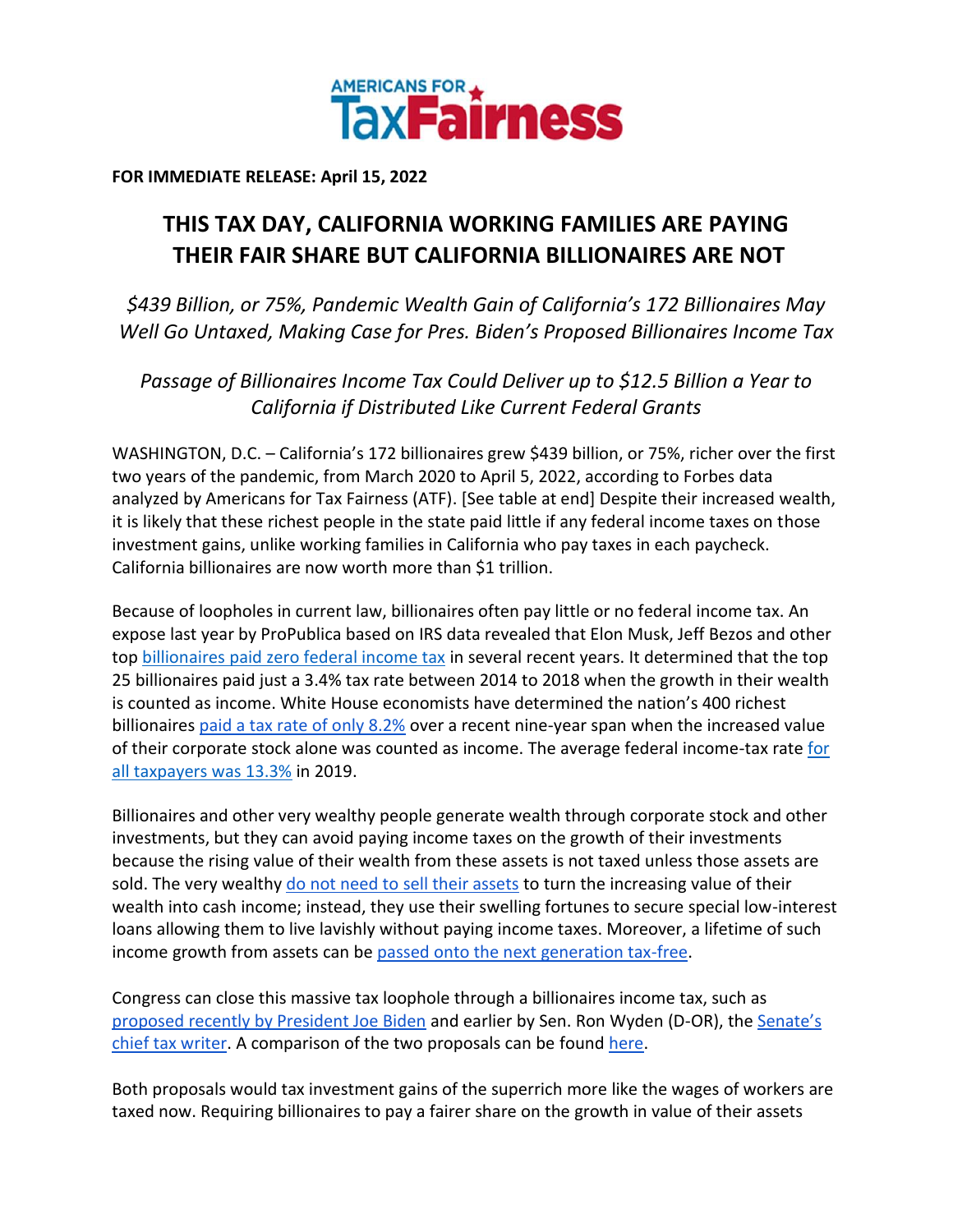would make the tax system more equitable and generate revenue that would greatly benefit the economy and increase services and opportunities for millions of Americans.

The public overwhelmingly favors a billionaires income tax: 64% of respondents in a recen[t](https://docs.google.com/document/d/1AhWvucOLV2qY6izLkZvHpPig6DDmdFaCbmeM-5E65Xw/edit) [national poll](https://docs.google.com/document/d/1AhWvucOLV2qY6izLkZvHpPig6DDmdFaCbmeM-5E65Xw/edit) supported Senator Wyden's plan. (President Biden's plan was not tested in this poll.)

The billionaires income tax proposed by President Biden would [raise about \\$361 billion](https://americansfortaxfairness.org/issue/comparison-biden-wyden-billionaires-income-tax-proposals-short/) over 10 years and the version proposed by Sen. Wyden would raise \$557 billion over 10 years. Nationally, it could do a great deal to hel[p](https://americansfortaxfairness.org/issue/6-ways-spend-revenue-billionaires-income-tax/) [lower costs for working families](https://americansfortaxfairness.org/issue/6-ways-spend-revenue-billionaires-income-tax/) by funding access to affordable healthcare and lower housing costs, ensuring the expanded Child Tax Credit benefits that recently expired could be extended for another four years, significantly lower the cost of childcare for working families and more.

**If that revenue was distributed to the states based on historical levels of federal grants to state budgets, California [could gain](https://docs.google.com/spreadsheets/d/1uMGQ0_Ow8ssIrktfYIvIQZwB44zOHf82ILpvh5kzWUI/edit?usp=sharing) about \$7.5 billion or \$12.5 billion a year for 10 years, respectively, from the Biden and Wyden billionaires tax plans.** This is based on budget data from the National Association of State Budget Officers. Between 2019 and 2021, federal grant funds made up an average of about 46% of California's state budget.

Federal grant funds to states [pay for numerous programs and services:](https://www.cbpp.org/research/state-budget-and-tax/federal-aid-to-state-and-local-governments) healthcare (Medicaid and CHIP), childcare, food and nutrition (SNAP, WIC), education (Head Start, Title I and IDEA), housing, transportation (highways, airports, and mass transit), public safety and much more. These funds represent nearly one-third of state budgets on average and nearly one-quarter of state and local budgets combined. Additional funds generated by a billionaires income tax could be used to lower costs to the state's working families for vital services like healthcare, childcare and housing.

The potential of \$7.5 billion or \$12.5 billion a year in federal grant[s](https://docs.google.com/spreadsheets/d/1uMGQ0_Ow8ssIrktfYIvIQZwB44zOHf82ILpvh5kzWUI/edit?usp=sharing) [would add about](https://docs.google.com/spreadsheets/d/1uMGQ0_Ow8ssIrktfYIvIQZwB44zOHf82ILpvh5kzWUI/edit?usp=sharing) 2.0% or 3.0% to the state's budget, respectively, based on an average of the state's budgets between 2019 and 2021.

**"The failure to tax increases in billionaire wealth from skyrocketing corporate stock and other investments is the worst loophole in our loophole-ridden tax code. Workers pay tax on their income all year, every year. Simple justice demands that billionaires do the same," said Frank Clemente, executive director of Americans for Tax Fairness. "Congress should close this loophole in the legislation members are now negotiating to help families cope with rising prices and make major investments in clean energy, all paid for by more fairly taxing the rich and corporations."**

Over the two years since the national COVID emergency was announced in March 2020, the wealth of America's billionaires has climbed by \$2 trillion or 70% to a total of **\$5 trillion, as of April 5**. The total number of billionaires has increased from **614 to 741**. [\[See national table\]](https://docs.google.com/spreadsheets/d/1MksOhwmIojtZihAmPcfcYeaGoG3FOFZmiKUza1dIRD4/edit?usp=sharing) Among the notable increases in wealth:

● **Elon Musk:** The driving force behind Tesla and SpaceX saw his wealth skyrocket by over 11-fold, or \$266 billion, to settle at \$290 billion.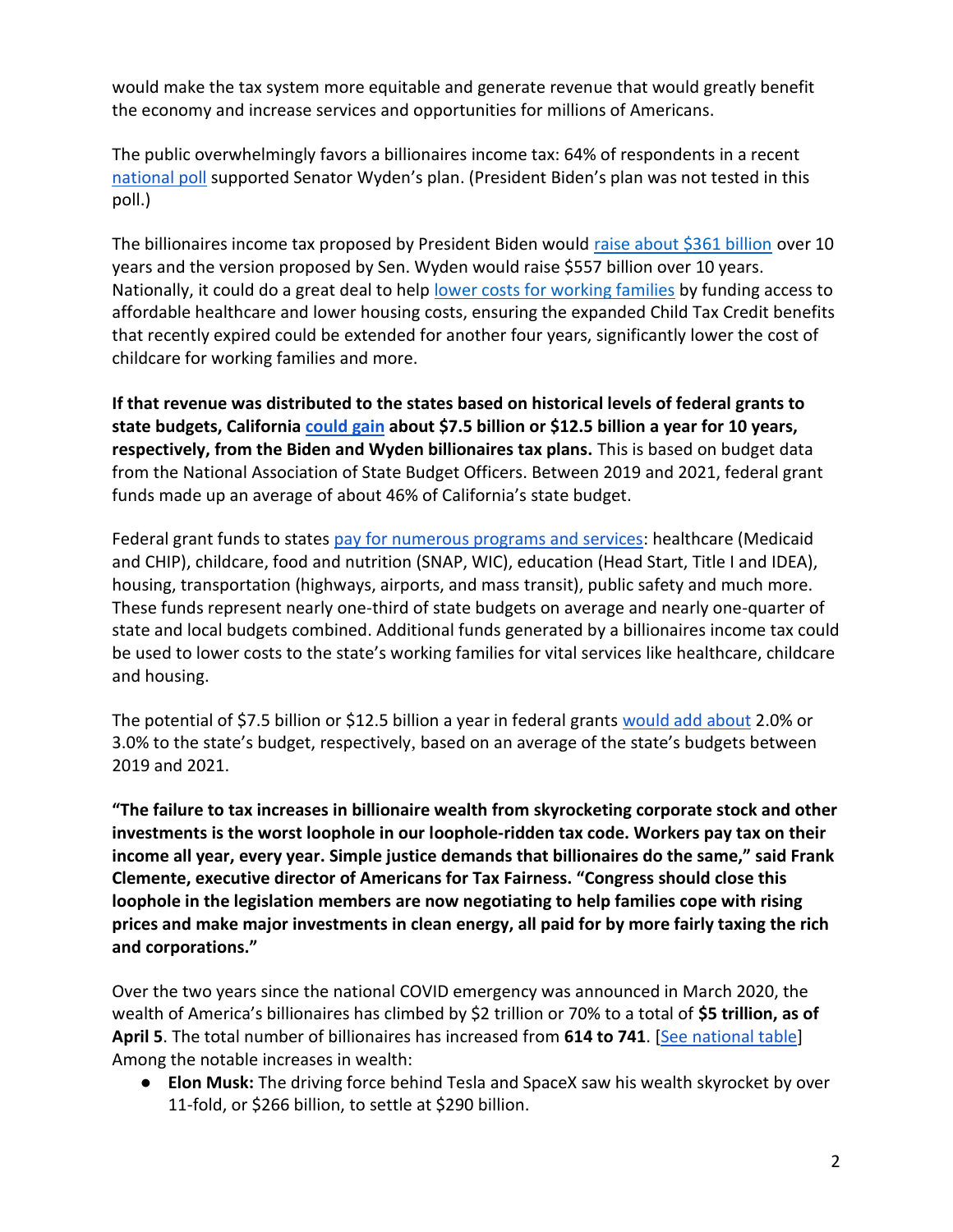- **Jeff Bezos:** The man who started Amazon is now worth nearly \$190 billion, after an \$77 billion leap in wealth during the pandemic.
- **Larry Page and Sergei Brin:** The Google co-founders saw their wealth climb more than 133% – and are now worth \$119 billion and \$114 billion, respectively.

This billionaires' bonanza has played out against the pandemic pall: 9,108,202 California residents have contracted COVID-19 and 89,078 have died from it. Many small businesses have closed, daily life has been disrupted and the cost of everything from housing to gas has consumed a greater share of household incomes. Although prompt and ample federal action prevented much worse economic consequences from COVID and helped to speed recovery, businesses and families will once again face perils as many of these interventions expire shortly.

Millions of families, for instance, could face steep increases in healthcare premiums or [loss of](https://www.nytimes.com/2022/04/04/opinion/covid-medicaid-loss.html)  [insurance coverage](https://www.nytimes.com/2022/04/04/opinion/covid-medicaid-loss.html) in the second half of this year as pandemic responses fall away:

- **Medicaid Coverage:** Early in the pandemic, as millions of Americans lost jobs and healthcare coverage, Congress passed the bipartisan Families First Coronavirus Response Act that covered many more people. The federal government increased matching funds to states and ensured that Medicaid enrollees would be continuously covered through the duration of the public health emergency. Once the public health emergency expires—which it is expected to do this year—as many a[s](https://www.urban.org/sites/default/files/2022-03/what-will-happen-to-medicaid-enrollees-health-coverage-after-the-public-health-emergency_1_1.pdf) [13 million people](https://www.urban.org/sites/default/files/2022-03/what-will-happen-to-medicaid-enrollees-health-coverage-after-the-public-health-emergency_1_1.pdf)  [could lose health coverage](https://www.urban.org/sites/default/files/2022-03/what-will-happen-to-medicaid-enrollees-health-coverage-after-the-public-health-emergency_1_1.pdf) over the next 12 months. In California about 1,360,000 of the state's 11.9 million [Medicaid patients](https://www.medicaid.gov/medicaid/program-information/medicaid-and-chip-enrollment-data/report-highlights/index.html) could lose their coverage, according to an Urban Institute study (see table 2).
- **Affordable Care Act (ACA) Coverage:** Congress and the Biden Administration also took action to make private insurance more affordable during COVID by passing the American Rescue Plan, which provided enhanced premium assistance to help more people buy ACA coverage. This resulted i[n](https://www.whitehouse.gov/briefing-room/statements-releases/2022/03/10/during-week-of-anniversary-of-american-rescue-plan-biden-harris-administration-highlights-health-insurance-subsidies-that-promoted-critical-increases-in-enrollment-and-cost-savings/) [record high enrollment](https://www.whitehouse.gov/briefing-room/statements-releases/2022/03/10/during-week-of-anniversary-of-american-rescue-plan-biden-harris-administration-highlights-health-insurance-subsidies-that-promoted-critical-increases-in-enrollment-and-cost-savings/) in insurance marketplace plans this year. However, the enhanced premium assistance that saved individuals over \$800 last year, will expire at the end of 2022 if Congress does not take action. This will pric[e](https://tcf.org/content/commentary/american-rescue-plans-premium-assistance-must-made-permanent/?agreed=1) [millions nationwide out of coverage,](https://tcf.org/content/commentary/american-rescue-plans-premium-assistance-must-made-permanent/?agreed=1) among them many of the roughly 1,626,[0](https://www.kff.org/health-reform/state-indicator/marketplace-enrollment/?currentTimeframe=0&sortModel=%7B%22colId%22:%22Location%22,%22sort%22:%22asc%22%7D)00 [ACA policy holders](https://www.kff.org/health-reform/state-indicator/marketplace-enrollment/?currentTimeframe=0&sortModel=%7B%22colId%22:%22Location%22,%22sort%22:%22asc%22%7D) in California.

Continuing affordable healthcare coverage for millions of America's working families [would cost](https://www.cbo.gov/system/files/2021-12/57673-BBBA-GrahamSmith-Letter.pdf)  [about \\$50 billion a year](https://www.cbo.gov/system/files/2021-12/57673-BBBA-GrahamSmith-Letter.pdf). That cost could be covered by Sen. Wyden's tax on just the nation's 700 or so richest households, preventing millions of California residents from losing health care.

California organizations are calling on the state's congressional delegation to take a position on increasing taxes for billionaires through the enactment of a billionaires income tax like those proposed by President Biden and Senator Wyden. As Congress prepares to debate a package that will include some tax increases for the wealthy, local advocates are asking every Member of the California delegation to [endorse a resolution](https://americansfortaxfairness.org/wp-content/uploads/4.13-final-final-resolution.pdf) calling for billionaires to pay their fair share.

Current proposals to create a billionaires income tax represent a historic change in direction away from decades of proliferating tax breaks and wider loopholes for the wealthy that have contributed to a growing wealth gap between the nation's richest families and everyone else.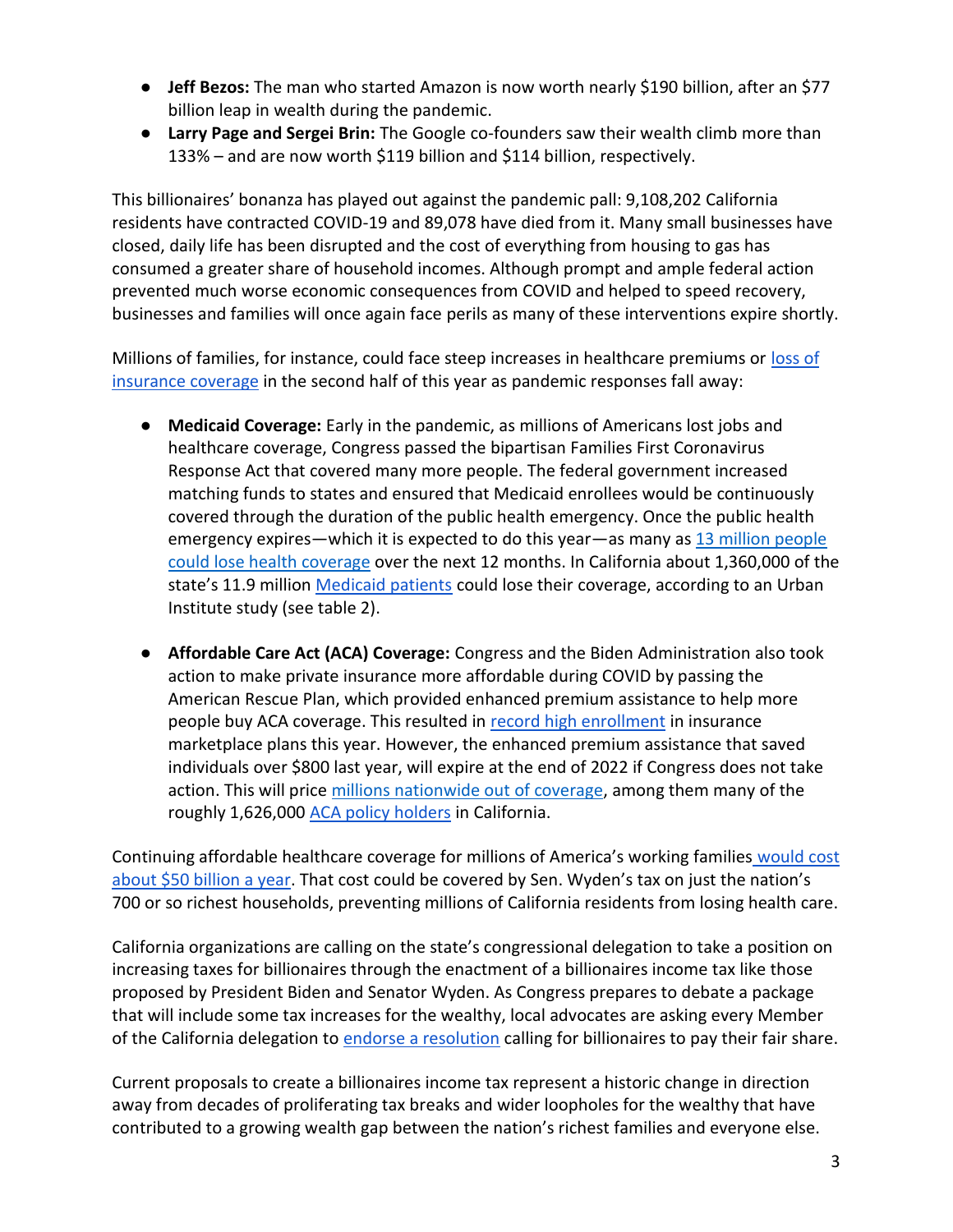President Trump's 2017 Tax Cuts and Jobs Act (TJCA), the last major tax legislation passed by Congre[s](https://americansfortaxfairness.org/issue/chartbook-trump-gop-tax-cuts-failing-workers-economy/)s, provided \$1.9 trillion in tax giveaways [mainly to the rich and corporations](https://americansfortaxfairness.org/issue/chartbook-trump-gop-tax-cuts-failing-workers-economy/) while working and middle income families saw few benefits.

| <b>Name</b>               | <b>Net Worth</b><br>Mar. 18, 2020<br>(\$ Millions) | <b>Net Worth</b><br>Apr. 5, 2022<br>(\$ Millions) | 24 Month Wealth<br>Growth<br>(\$ Millions) | 24 Month % Wealth<br>Growth |
|---------------------------|----------------------------------------------------|---------------------------------------------------|--------------------------------------------|-----------------------------|
| <b>CALIFORNIA</b>         | \$588,700                                          | \$1,027,658                                       | \$438,958                                  | 74.6%                       |
| Larry Page                | \$50,900                                           | \$119,037                                         | \$68,137                                   | 133.9%                      |
| Sergey Brin               | \$49,100                                           | \$114,297                                         | \$65,197                                   | 132.8%                      |
| Mark Zuckerberg           | \$54,700                                           | \$82,713                                          | \$28,013                                   | 51.2%                       |
| Jensen Huang              | \$4,700                                            | \$24,082                                          | \$19,382                                   | 412.4%                      |
| Eric Schmidt              | \$13,200                                           | \$23,448                                          | \$10,248                                   | 77.6%                       |
| Laurene Powell Jobs/Steve |                                                    |                                                   |                                            |                             |
| Jobs                      | \$16,400                                           | \$17,838                                          | \$1,438                                    | 8.8%                        |
| Robert Pera               | \$7,000                                            | \$16,937                                          | \$9,937                                    | 142.0%                      |
| Donald Bren               | \$15,500                                           | \$16,200                                          | \$700                                      | 4.5%                        |
| Dustin Moskovitz          | \$9,300                                            | \$13,871                                          | \$4,571                                    | 49.1%                       |
| John Doerr                | \$7,300                                            | \$13,837                                          | \$6,537                                    | 89.5%                       |
| <b>Brian Chesky</b>       | \$4,100                                            | \$13,559                                          | \$9,459                                    | 230.7%                      |
| <b>Charles Schwab</b>     | \$6,700                                            | \$12,457                                          | \$5,757                                    | 85.9%                       |
| Joe Gebbia                | \$4,100                                            | \$11,731                                          | \$7,631                                    | 186.1%                      |
| Nathan Blecharczyk        | \$4,100                                            | \$10,828                                          | \$6,728                                    | 164.1%                      |
| David Geffen              | \$7,600                                            | \$10,698                                          | \$3,098                                    | 40.8%                       |
| Jan Koum                  | \$9,700                                            | \$10,053                                          | \$353                                      | 3.6%                        |
| Gordon Moore              | \$9,800                                            | \$9,883                                           | \$83                                       | 0.8%                        |
| <b>Steven Rales</b>       | \$5,800                                            | \$8,982                                           | \$3,182                                    | 54.9%                       |
| Marijke Mars              | \$6,200                                            | \$8,544                                           | \$2,344                                    | 37.8%                       |
| George Roberts            | \$5,300                                            | \$8,452                                           | \$3,152                                    | 59.5%                       |
| Marc Benioff              | \$5,800                                            | \$8,443                                           | \$2,643                                    | 45.6%                       |
| <b>Jack Dorsey</b>        | \$2,600                                            | \$8,134                                           | \$5,534                                    | 212.9%                      |
| Stewart & Lynda Resnick   | \$9,000                                            | \$8,000                                           | (\$1,000)                                  | $-11.1%$                    |
| <b>Bobby Murphy</b>       | \$1,900                                            | \$7,966                                           | \$6,066                                    | 319.3%                      |
| Henry Samueli             | \$3,500                                            | \$7,684                                           | \$4,184                                    | 119.5%                      |
| Douglas Leone             | \$3,500                                            | \$7,555                                           | \$4,055                                    | 115.9%                      |
| Evan Spiegel              | \$1,900                                            | \$7,507                                           | \$5,607                                    | 295.1%                      |
| Vinod Khosla              | \$2,000                                            | \$7,436                                           | \$5,436                                    | 271.8%                      |
| Patrick Soon-Shiong       | \$6,400                                            | \$7,330                                           | \$930                                      | 14.5%                       |
| Jack Dangermond           | \$4,000                                            | \$7,288                                           | \$3,288                                    | 82.2%                       |
| <b>Brian Armstrong</b>    | \$1,000                                            | \$7,265                                           | \$6,265                                    | 626.5%                      |
| Ken Xie                   | \$1,300                                            | \$6,918                                           | \$5,618                                    | 432.2%                      |
| Edythe/Eli Broad          | \$6,800                                            | \$6,897                                           | \$97                                       | 1.4%                        |
| Henry Nicholas III        | \$2,700                                            | \$6,822                                           | \$4,122                                    | 152.7%                      |
| Michael Moritz            | \$3,400                                            | \$6,517                                           | \$3,117                                    | 91.7%                       |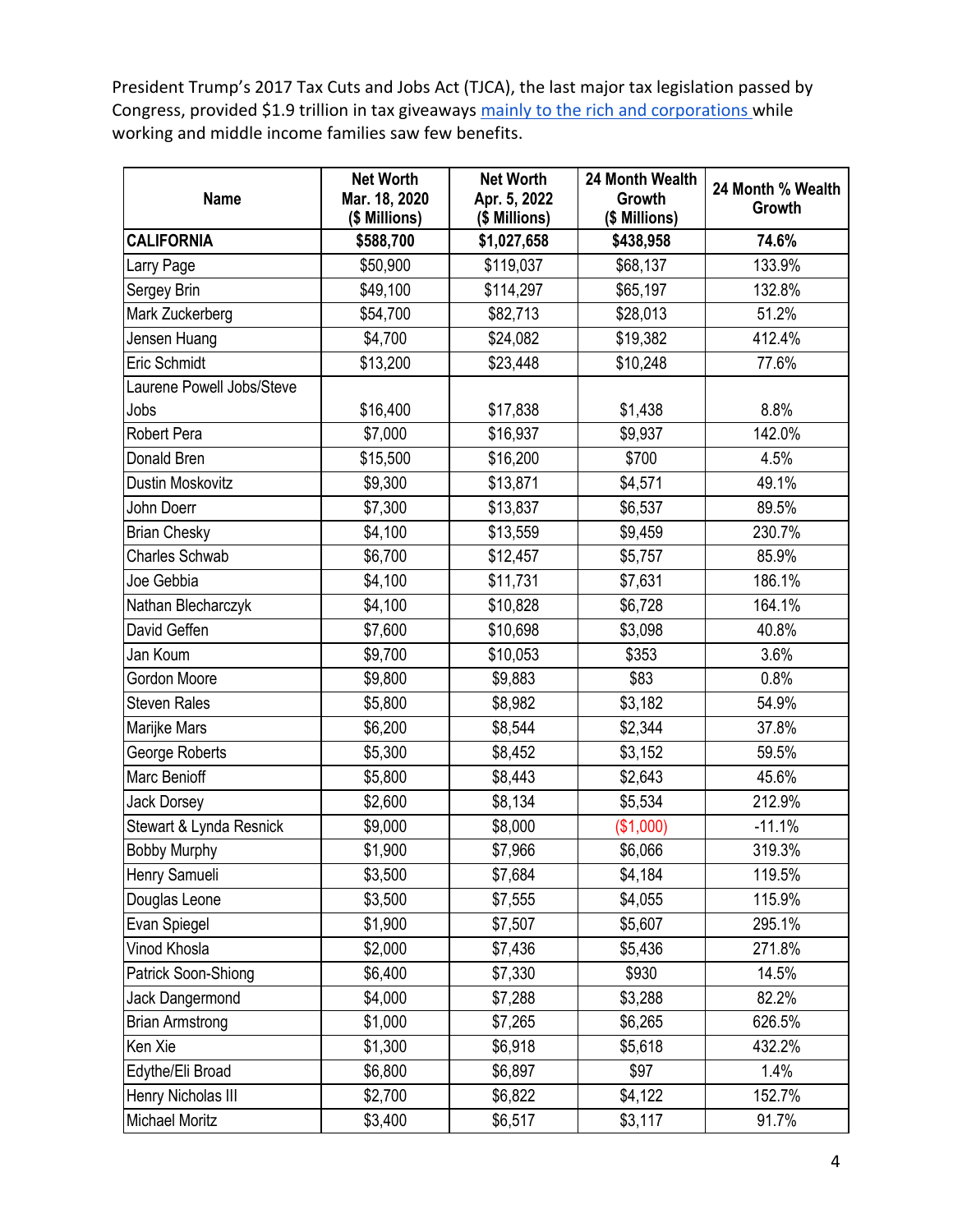| <b>Antony Ressler</b>           | \$2,700 | \$6,365 | \$3,665             | 135.8%   |
|---------------------------------|---------|---------|---------------------|----------|
| Eric Yuan                       | \$5,500 | \$6,294 | \$794               | 14.4%    |
| George Lucas                    | \$4,600 | \$6,144 | \$1,544             | 33.6%    |
| John A. Sobrato                 | \$4,300 | \$6,030 | \$1,730             | 40.2%    |
| <b>Tom Gores</b>                | \$5,700 | \$6,023 | \$323               | 5.7%     |
| Edward Roski Jr                 | \$3,100 | \$5,985 | \$2,885             | 93.1%    |
| John Tu                         | \$4,200 | \$5,952 | \$1,752             | 41.7%    |
| David Sun                       | \$4,200 | \$5,945 | \$1,745             | 41.5%    |
| <b>Gwendolyn Sontheim Meyer</b> | \$3,000 | \$5,822 | \$2,822             | 94.1%    |
| Don Hankey                      | \$3,100 | \$5,538 | \$2,438             | 78.6%    |
| Peter Thiel                     | \$2,300 | \$5,304 | \$3,004             | 130.6%   |
| <b>Eric Smidt</b>               | \$3,000 | \$5,243 | \$2,243             | 74.8%    |
| Scott Cook                      | \$2,900 | \$5,194 | \$2,294             | 79.1%    |
| <b>Jeff Skoll</b>               | \$4,600 | \$5,041 | \$441               | 9.6%     |
| Dagmar Dolby                    | \$3,600 | \$4,895 | \$1,295             | 36.0%    |
| Chris Larsen                    | \$2,600 | \$4,506 | \$1,906             | 73.3%    |
| <b>Rick Caruso</b>              | \$3,400 | \$4,341 | \$941               | 27.7%    |
| Rupert Johnson Jr               | \$3,200 | \$4,294 | \$1,094             | 34.2%    |
| Romesh T. Wadhwani              | \$3,400 | \$4,188 | \$788               | 23.2%    |
| Jeff T. Green                   | \$1,000 | \$4,155 | \$3,155             | 315.5%   |
| Lynsi Snyder                    | \$3,600 | \$4,151 | \$551               | 15.3%    |
| Steven Udvar-Hazy               | \$3,900 | \$4,143 | \$243               | 6.2%     |
| Michael Xie                     | N/A     | \$4,119 | N/A                 | N/A      |
| Jean (Gigi) Pritzker            | \$2,300 | \$4,085 | \$1,785             | 77.6%    |
| <b>Reed Hastings</b>            | \$3,700 | \$3,960 | \$260               | 7.0%     |
| Donald Sterling                 | \$3,600 | \$3,929 | \$329               | 9.2%     |
| Michael Milken                  | \$3,700 | \$3,829 | \$129               | 3.5%     |
| Meg Whitman                     | \$3,300 | \$3,783 | \$483               | 14.6%    |
| Peter Gassner                   | \$2,500 | \$3,763 | $\overline{$1,263}$ | 50.5%    |
| Anthony Pritzker                | \$3,500 | \$3,740 | \$240               | 6.9%     |
| Steven Spielberg                | \$3,600 | \$3,653 | \$53                | 1.5%     |
| David Filo                      | \$2,100 | \$3,609 | \$1,509             | 71.9%    |
| <b>Thomas Siebel</b>            | \$3,600 | \$3,552 | (\$48)              | $-1.3%$  |
| Jay Paul                        | \$2,100 | \$3,544 | \$1,444             | 68.8%    |
| Jose E. Feliciano               | \$2,100 | \$3,375 | \$1,275             | 60.7%    |
| Behdad Eghbali                  | \$2,000 | \$3,375 | \$1,375             | 68.8%    |
| Archie Aldis Emmerson           | \$2,500 | \$3,291 | \$791               | 31.6%    |
| <b>Jeff Rothschild</b>          | \$2,400 | \$3,283 | \$883               | 36.8%    |
| David Baszucki                  | N/A     | \$3,147 | N/A                 | N/A      |
| Haim Saban                      | \$2,700 | \$3,109 | \$409               | 15.2%    |
| <b>Riley Bechtel</b>            | \$1,900 | \$3,066 | \$1,166             | 61.4%    |
| Neal Blue                       | \$4,100 | \$2,989 | (\$1,111)           | $-27.1%$ |
| Nicolas Berggruen               | \$1,500 | \$2,918 | \$1,418             | 94.5%    |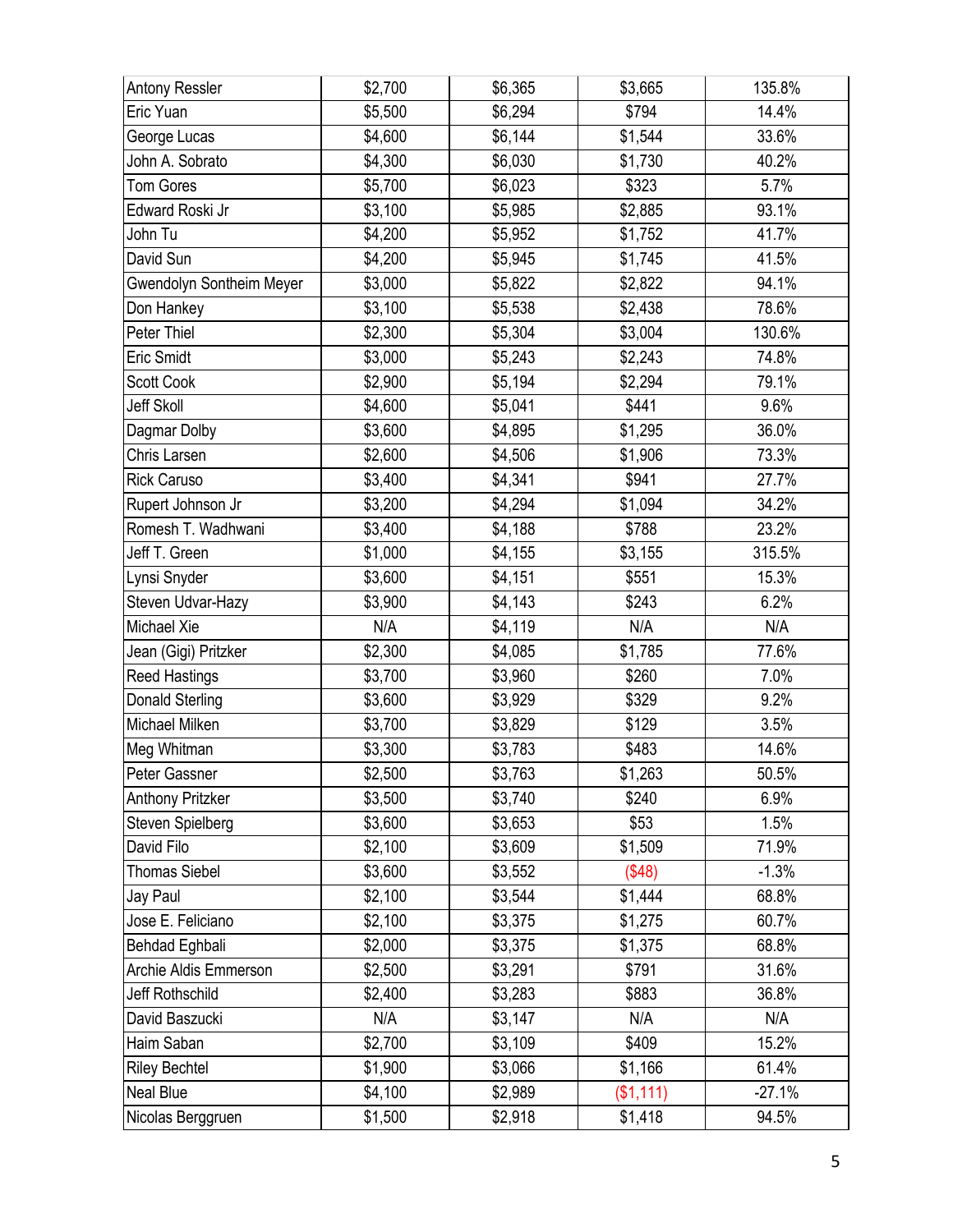| Aneel Bhusri           | \$1,700 | \$2,844 | \$1,144 | 67.3%  |
|------------------------|---------|---------|---------|--------|
| Anthony Wood           | \$1,600 | \$2,841 | \$1,241 | 77.6%  |
| <b>Travis Kalanick</b> | \$2,600 | \$2,815 | \$215   | 8.3%   |
| <b>Richard Peery</b>   | \$2,400 | \$2,809 | \$409   | 17.0%  |
| Sean Parker            | \$2,700 | \$2,809 | \$109   | 4.0%   |
| Nicholas Pritzker      | \$1,900 | \$2,771 | \$871   | 45.8%  |
| Jerry Yang             | \$2,400 | \$2,764 | \$364   | 15.2%  |
| Jeff Tangney           | N/A     | \$2,761 | N/A     | N/A    |
| <b>Brian Acton</b>     | \$2,500 | \$2,758 | \$258   | 10.3%  |
| John Pritzker          | \$2,600 | \$2,664 | \$64    | 2.5%   |
| Kavitark Ram Shriram   | \$2,200 | \$2,660 | \$460   | 20.9%  |
| Alec Gores             | \$2,000 | \$2,657 | \$657   | 32.8%  |
| <b>Daniel Pritzker</b> | \$2,300 | \$2,651 | \$351   | 15.3%  |
| Rodney Sacks           | \$2,000 | \$2,650 | \$650   | 32.5%  |
| Jim Coulter            | \$2,600 | \$2,649 | \$49    | 1.9%   |
| <b>Charles Munger</b>  | \$1,600 | \$2,631 | \$1,031 | 64.5%  |
| Oprah Winfrey          | \$2,500 | \$2,617 | \$117   | 4.7%   |
| Doris Fisher           | \$2,200 | \$2,561 | \$361   | 16.4%  |
| Sarah MacMillan        | \$1,300 | \$2,526 | \$1,226 | 94.3%  |
| <b>Jed McCaleb</b>     | N/A     | \$2,484 | N/A     | N/A    |
| George Argyros         | \$1,900 | \$2,431 | \$531   | 28.0%  |
| John Fisher            | \$2,100 | \$2,419 | \$319   | 15.2%  |
| Joe Lau                | N/A     | \$2,400 | N/A     | N/A    |
| Nikil Viswanathan      | N/A     | \$2,400 | N/A     | N/A    |
| B. Wayne Hughes Jr     | \$1,300 | \$2,373 | \$1,073 | 82.6%  |
| Jayshree Ullal         | \$1,000 | \$2,325 | \$1,325 | 132.5% |
| Osman Kibar            | \$1,400 | \$2,306 | \$906   | 64.7%  |
| David Murdock          | \$2,000 | \$2,290 | \$290   | 14.5%  |
| Alice Schwartz         | \$1,500 | \$2,274 | \$774   | 51.6%  |
| Gary Friedman          | N/A     | \$2,271 | N/A     | N/A    |
| Riaz Valani            | N/A     | \$2,233 | N/A     | N/A    |
| Jeffrey Gundlach       | \$2,100 | \$2,222 | \$122   | 5.8%   |
| <b>Bruce Karsh</b>     | \$2,200 | \$2,217 | \$17    | 0.8%   |
| Frank Slootman         | N/A     | \$2,216 | N/A     | N/A    |
| Evan Williams          | \$1,800 | \$2,212 | \$412   | 22.9%  |
| Chris Britt            | N/A     | \$2,200 | N/A     | N/A    |
| Reid Hoffman           | \$1,800 | \$2,162 | \$362   | 20.1%  |
| <b>Gordon Getty</b>    | \$2,100 | \$2,132 | \$32    | 1.5%   |
| <b>Tench Coxe</b>      | N/A     | \$2,117 | N/A     | N/A    |
| <b>Tim Cook</b>        | N/A     | \$2,068 | N/A     | N/A    |
| Kanye West             | N/A     | \$1,968 | N/A     | N/A    |
| George Marcus          | \$1,200 | \$1,940 | \$740   | 61.6%  |
| Sanjit Biswas          | \$1,400 | \$1,838 | \$438   | 31.3%  |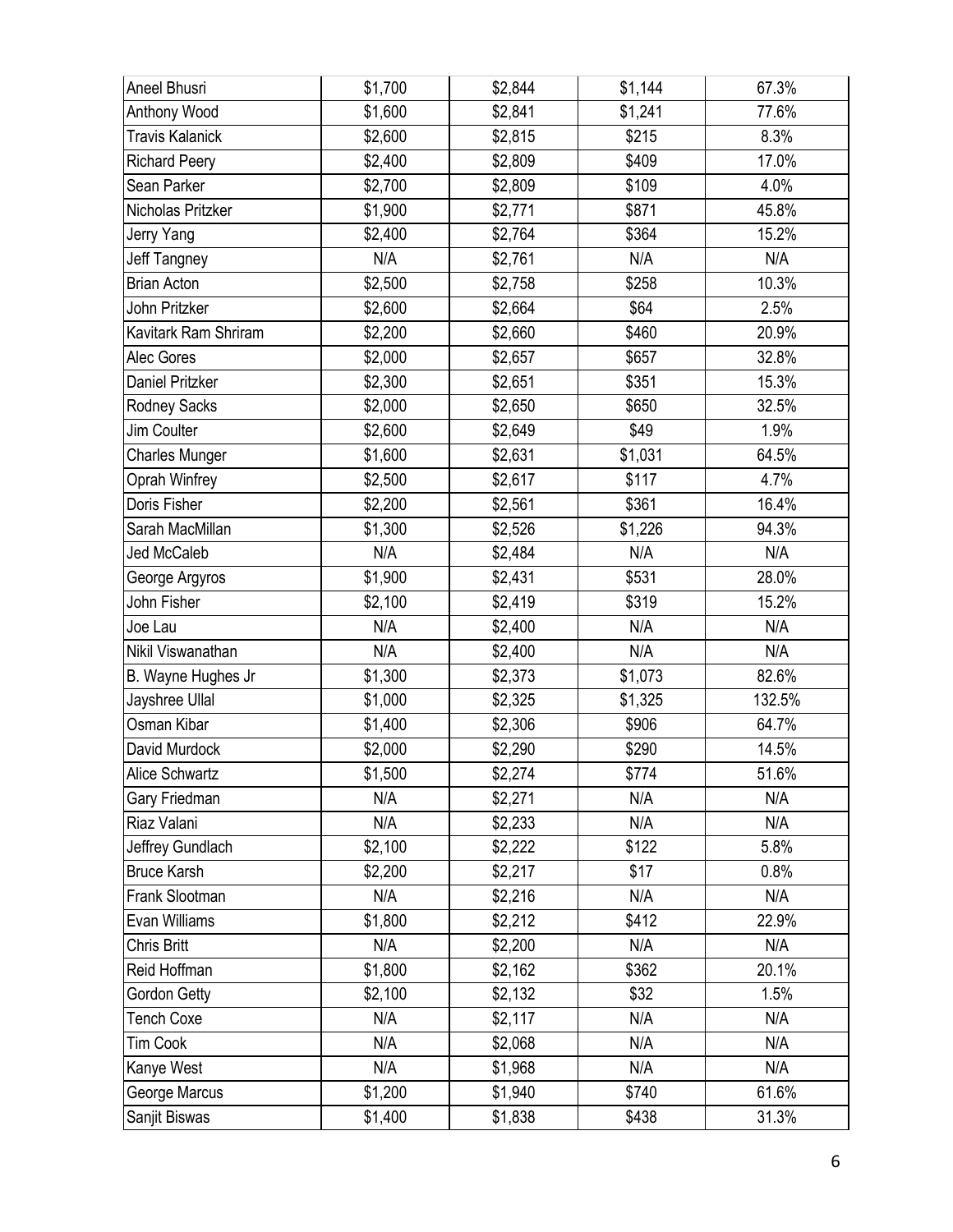| John Bicket             | \$1,400 | \$1,812 | \$412   | 29.5%   |
|-------------------------|---------|---------|---------|---------|
| <b>Benoit Dageville</b> | N/A     | \$1,809 | N/A     | N/A     |
| George Joseph           | \$1,400 | \$1,798 | \$398   | 28.4%   |
| Marc Andreessen         | \$1,200 | \$1,788 | \$588   | 49.0%   |
| Gary Michelson          | \$1,700 | \$1,783 | \$83    | 4.9%    |
| Kim Kardashian          | N/A     | \$1,755 | N/A     | N/A     |
| Tony Xu                 | N/A     | \$1,748 | N/A     | N/A     |
| Kevin Systrom           | \$1,300 | \$1,740 | \$440   | 33.8%   |
| Patrick Hanrahan        | \$1,100 | \$1,731 | \$631   | 57.4%   |
| Sheryl Sandberg         | \$1,500 | \$1,705 | \$205   | 13.6%   |
| Tom Werner              | N/A     | \$1,628 | N/A     | N/A     |
| Ben Silbermann          | N/A     | \$1,608 | N/A     | N/A     |
| <b>Richard Kayne</b>    | \$1,100 | \$1,586 | \$486   | 44.2%   |
| Safra Catz              | N/A     | \$1,581 | N/A     | N/A     |
| Art Levinson            | N/A     | \$1,578 | N/A     | N/A     |
| <b>Bill Gross</b>       | \$1,500 | \$1,577 | \$77    | 5.2%    |
| <b>Stanley Tang</b>     | N/A     | \$1,575 | N/A     | N/A     |
| Andy Fang               | N/A     | \$1,557 | N/A     | N/A     |
| Sue Gross               | \$1,400 | \$1,555 | \$155   | 11.1%   |
| Adam Foroughi           | N/A     | \$1,544 | N/A     | N/A     |
| Egon Durban             | N/A     | \$1,500 | N/A     | N/A     |
| Zach Perret             | N/A     | \$1,500 | N/A     | N/A     |
| Thomas Steyer           | \$1,600 | \$1,500 | (\$100) | $-6.3%$ |
| Kenneth Hao             | \$1,200 | \$1,500 | \$300   | 25.0%   |
| <b>Thierry Cruanes</b>  | N/A     | \$1,487 | N/A     | N/A     |
| Paul Sciarra            | N/A     | \$1,462 | N/A     | N/A     |
| Joe Lacob               | \$1,200 | \$1,461 | \$261   | 21.8%   |
| <b>Mark Pincus</b>      | \$1,200 | \$1,446 | \$246   | 20.5%   |
| Richard Saghian         | N/A     | \$1,429 | N/A     | N/A     |
| Gary Lauder             | N/A     | \$1,425 | N/A     | N/A     |
| <b>Tim Draper</b>       | N/A     | \$1,411 | N/A     | N/A     |
| William Hockey          | N/A     | \$1,400 | N/A     | N/A     |
| Andrew Karam            | N/A     | \$1,371 | N/A     | N/A     |
| James Scapa             | N/A     | \$1,318 | N/A     | N/A     |
| David Girouard          | N/A     | \$1,310 | N/A     | N/A     |
| Alexander Karp          | \$1,300 | \$1,304 | \$4     | 0.3%    |
| Frederic Luddy          | \$1,100 | \$1,286 | \$186   | 16.9%   |
| John Ocampo             | N/A     | \$1,268 | N/A     | N/A     |
| Jeff Lawson             | N/A     | \$1,257 | N/A     | N/A     |
| Max Levchin             | N/A     | \$1,244 | N/A     | N/A     |
| Robert Fisher           | N/A     | \$1,231 | N/A     | N/A     |
| <b>Todd McKinnon</b>    | N/A     | \$1,210 | N/A     | N/A     |
| <b>Yvon Chouinard</b>   | \$1,200 | \$1,200 | \$0     | 0.0%    |